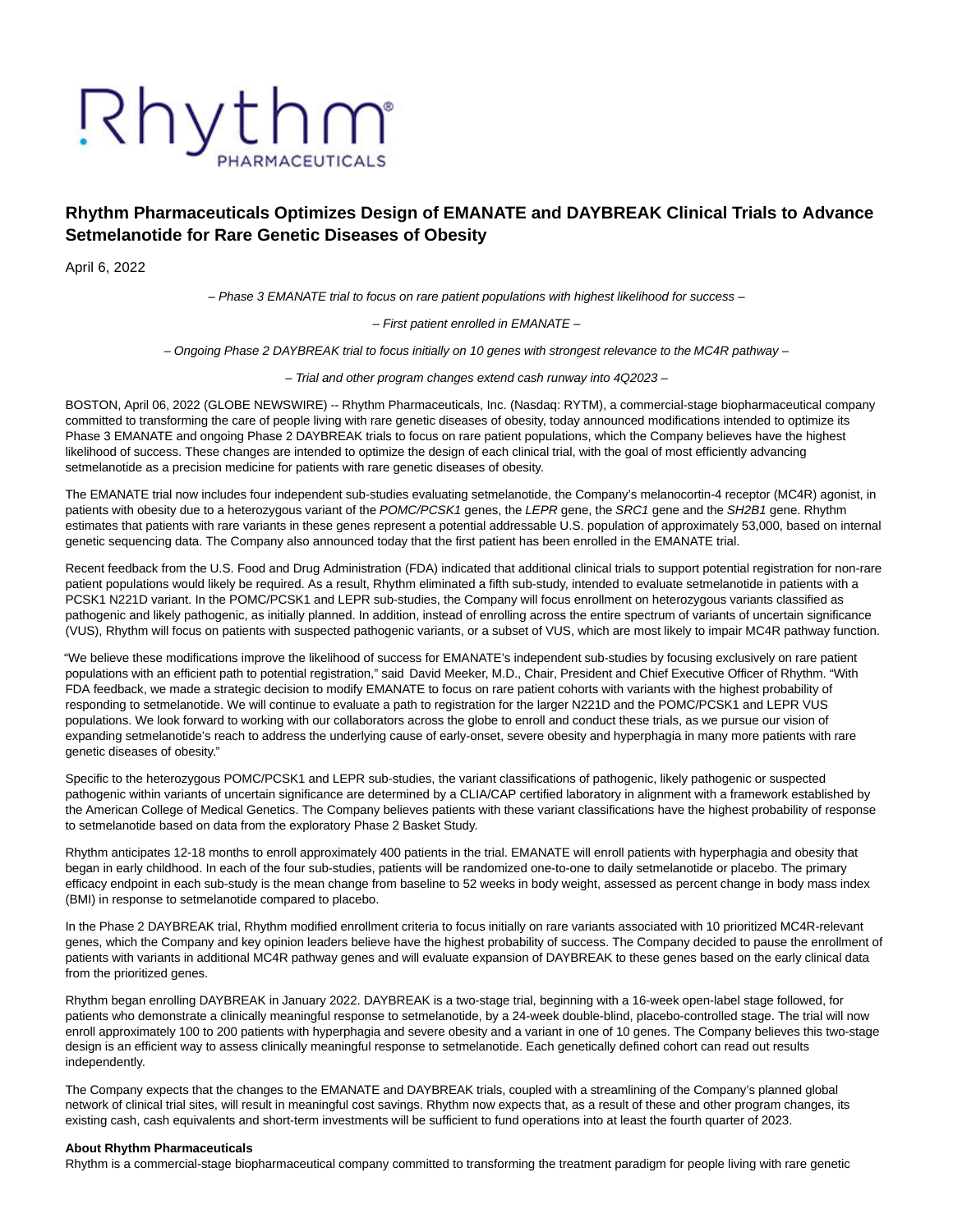diseases of obesity. Rhythm's precision medicine, IMCIVREE (setmelanotide), was approved in November 2020 by the U.S. Food and Drug Administration (FDA) for chronic weight management in adult and pediatric patients 6 years of age and older with obesity due to POMC, PCSK1 or LEPR deficiency confirmed by genetic testing and in July and September 2021, respectively, by the European Commission (EC) and Great Britain's Medicines & Healthcare Products Regulatory Agency (MHRA) for the treatment of obesity and the control of hunger associated with genetically confirmed loss-of-function biallelic POMC, including PCSK1, deficiency or biallelic LEPR deficiency in adults and children 6 years of age and above. IMCIVREE is the first-ever FDA-approved and EC- and MHRA-authorized therapy for patients with these rare genetic diseases of obesity. The Company submitted a supplemental New Drug Application (sNDA) to the FDA, which was accepted for filing in November 2021 and is currently assigned a Prescription Drug User Fee Act (PDUFA) goal date of June 16, 2022, for the treatment of obesity and control of hunger in adult and pediatric patients six years of age and older with Bardet-Biedl Syndrome (BBS) or Alström syndrome. A Type II variation application to the European Medicines Agency seeking regulatory approval and authorization for setmelanotide to treat obesity and control of hunger in adult and pediatric patients 6 years of age and older with BBS also is under review. Additionally, Rhythm is advancing a broad clinical development program for setmelanotide in other rare genetic diseases of obesity and is leveraging the Rhythm Engine and the largest known obesity DNA database -- now with approximately 45,000 sequencing samples -- to improve the understanding, diagnosis and care of people living with severe obesity due to certain genetic deficiencies. Rhythm's headquarters is in Boston, MA.

## **IMCIVREE® (setmelanotide) Indication**

In the United States, IMCIVREE is indicated for chronic weight management in adult and pediatric patients 6 years of age and older with obesity due to proopiomelanocortin (POMC), proprotein convertase subtilisin/kexin type 1 (PCSK1), or leptin receptor (LEPR) deficiency. The condition must be confirmed by genetic testing demonstrating variants in POMC, PCSK1, or LEPR genes that are interpreted as pathogenic, likely pathogenic, or of uncertain significance (VUS).

In the EU and Great Britain, IMCIVREE is indicated for the treatment of obesity and the control of hunger associated with genetically confirmed loss-offunction biallelic POMC, including PCSK1, deficiency or biallelic LEPR deficiency in adults and children 6 years of age and above. IMCIVREE should be prescribed and supervised by a physician with expertise in obesity with underlying genetic etiology.

#### **Limitations of Use**

IMCIVREE is not indicated for the treatment of patients with the following conditions as IMCIVREE would not be expected to be effective:

- Obesity due to suspected POMC, PCSK1, or LEPR deficiency with POMC, PCSK1, or LEPR variants classified as benign or likely benign;
- Other types of obesity not related to POMC, PCSK1 or LEPR deficiency, including obesity associated with other genetic syndromes and general (polygenic) obesity.

#### **Important Safety Information**

#### **WARNINGS AND PRECAUTIONS**

**Disturbance in Sexual Arousal:** Sexual adverse reactions may occur in patients treated with IMCIVREE. Spontaneous penile erections in males and sexual adverse reactions in females occurred in clinical studies with IMCIVREE. Instruct patients who have an erection lasting longer than 4 hours to seek emergency medical attention.

**Depression and Suicidal Ideation:** Some drugs that target the central nervous system, such as IMCIVREE, may cause depression or suicidal ideation. Monitor patients for new onset or worsening of depression. Consider discontinuing IMCIVREE if patients experience suicidal thoughts or behaviors.

**Skin Pigmentation and Darkening of Pre-Existing Nevi:** IMCIVREE may cause generalized increased skin pigmentation and darkening of pre-existing nevi due to its pharmacologic effect. This effect is reversible upon discontinuation of the drug. Perform a full body skin examination prior to initiation and periodically during treatment with IMCIVREE to monitor pre-existing and new skin pigmentary lesions.

**Risk of Serious Adverse Reactions Due to Benzyl Alcohol Preservative in Neonates and Low Birth Weight Infants:** IMCIVREE is not approved for use in neonates or infants.

#### **ADVERSE REACTIONS**

The most common adverse reactions (incidence ≥23%) were injection site reactions, skin hyperpigmentation, nausea, headache, diarrhea, abdominal pain, back pain, fatigue, vomiting, depression, upper respiratory tract infection, and spontaneous penile erection.

#### **USE IN SPECIFIC POPULATIONS**

Discontinue IMCIVREE when pregnancy is recognized unless the benefits of therapy outweigh the potential risks to the fetus.

Treatment with IMCIVREE is not recommended for use while breastfeeding.

To report SUSPECTED ADVERSE REACTIONS, contact Rhythm Pharmaceuticals at +1 (833) 789-6337 or FDA at 1-800-FDA-1088 o[r www.fda.gov/medwatch.](https://www.globenewswire.com/Tracker?data=c7Qt79f1LEeWCsuW-VjpkueXbdShjc1EUzEfDUQaGhLoBuLT8eIP3-Jof-F5Rbj2tOaGdxLpx-H3v48uAee7VOPsNxbp2yz5vN1l5vYH-zNk30xdvCRO07Zos7ssr3bh__njE1Qnuf6LBuKgt1f77m4UEZaBzJawCdFauxjHx67adSSjvyi-8J7sTz9vD28c)

Se[e Full Prescribing Information,](https://www.globenewswire.com/Tracker?data=_dTXVn13BZDZfiO3p-323PjKCsKxCFd6YEsO1hK2q-RDTvU_MA8na1OK5WdaQkyfC2c7dPCpW6l0G468L9yxLVGfn_1eadaa6cTYpsIRdk5tEfw50hZHuMHpiDWLzle-moIw3PS90sMPYhAQPEydqw==) [EU SmPC a](https://www.globenewswire.com/Tracker?data=5Gda3eV724fDh3iiBjQaIcqyXRr6k2MG3LsZbah9WbMzWA-ZIabIkh8g3l0xVBRUpo605bnZ1WgPp6EJZu9e4wWGvy7edfugj4TXtxY8RfA4BwGGtylc0_moHfEBztMYRuVJzDw2qTxCnUCmRQTo8wcL9NrLDEIUjF_Xu9Q2SDmYGrJx-eB57yglnaPrCeCP)n[d MHRA SmPC f](https://www.globenewswire.com/Tracker?data=7QbJGhG-PA7UmAZcX4hrh3TvCKM41rsrrhk4ofa_nQvP-cBcXNavEpf-9wYqVF-HLSLrDZ6pXT6NbG8ucYnfTg==)or IMCIVREE.

#### **Forward-Looking Statements**

This press release contains forward-looking statements within the meaning of the Private Securities Litigation Reform Act of 1995. All statements contained in this press release that do not relate to matters of historical fact should be considered forward-looking statements, including without limitation statements regarding the potential, safety, efficacy, and regulatory and clinical progress of setmelanotide, including the anticipated timing for initiation of clinical trials, enrollment and release of clinical trial data, and our expectations surrounding potential regulatory submissions, approvals and timing thereof, our business strategy and plans, including regarding commercialization of setmelanotide, and the sufficiency of our cash, cash